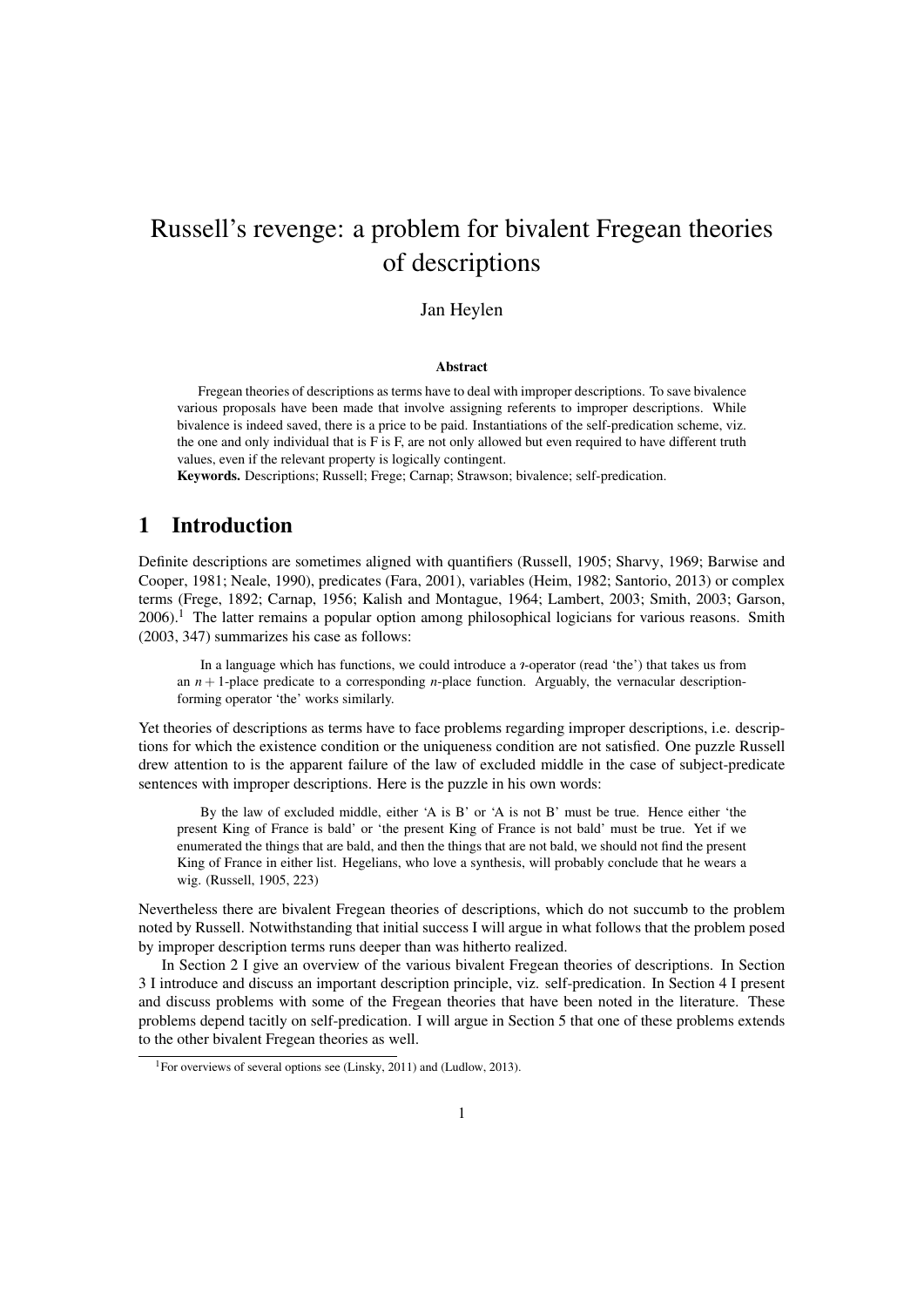### 2 Bivalent Fregean theories of descriptions

There are two important Fregean *bivalent* theories of definite descriptions as terms or, rather, two classes of such theories.<sup>2</sup> First, there are versions of Fregean *classical* logic with descriptions – see (Pelletier and Linsky, 2005) for a detailed exposition. One version goes back to Frege (1892), Carnap (1956) and Kalish and Montague (1964). Sometimes I will refer to this theory as the Frege-Carnap theory, but for reasons that will become clear I will sometimes refer to it as the *maximal* Fregean Classical logic for description terms. The reference clause for description terms is the following:

**FC-max** if some individual *d* belonging to the domain of quantification *D* uniquely satisfies  $\phi(x)$ , then  $x\phi(x)$  refers to *d*; otherwise  $x\phi(x)$  refers to a designated individual  $d^*$  in *D*.

It is convenient to single out an individual constant,  $c^*$ , that refers to  $d^*$ .

To see where the stipulation for improper descriptions is coming from it is instructive to think again about functions and, in particular, *partial* functions, i.e. functions that have only been defined for a proper subset of the domain of quantification. A common strategy to deal with them is to turn them into total functions (i.e. functions that have been defined for the entire domain of quantification) by giving an arbitrary stipulation for the function values when the arguments belong to the rest of the quantification domain. This is illustrated by Smith (2003, 344) as follows.

[Partial functions] abound in mathematics: to take the simplest case, the division function doesn't deliver a value everywhere (there is no output when you divide a number by zero).  $[\dots]$  However, can't we just (as it were) fill up the gaps in a partial function by arbitrary stipulation? For example, we could define the total *division*<sup>∗</sup> function, where *m* divided by *n* is the same as *m* divided by *n* when  $n > 0$ , and is equal to (say) 0 when *n* is 0.

Carnap's strategy to deal with improper descriptions is basically the same as the one used for partial functions.

Another version goes back to Frege (1893). The basic thought is that an improper description refers to the set of things that satisfy the descriptive condition. If the existence condition is not satisfied, then the description refers to the empty set. If the uniqueness condition is not satisfied, because two individuals satisfy the descriptive condition, then the description refers to the set of two things that satisfy the descriptive condition. E.g., 'the world cup won by the national team of Germany' refers to the set of four world cups won by that team. I will return to this version below.

Second, there are versions of Fregean *positive free* logic with descriptions – see (Lehmann, 2002) for a detailed exposition. One version is the minimal Fregean Free logic with descriptions The semantics presupposes that the domain *D* is partitioned in an 'inner domain', *D<sup>i</sup>* , and an 'outer domain', *Do*. Bound variables range only over  $D_i$ . The extension of an *n*-place predicate belongs to  $D^n$ , so it may include individuals from the outer domain. The reference clause for description terms is the following:

**FF-min** if some individual *d* belonging to the inner domain of quantification  $D_i$  uniquely satisfies  $\phi(x)$ , then  $x\phi(x)$  refers to *d*; otherwise  $x\phi(x)$  refers to some object *d* belonging to  $D_0$ .

The *minimal* Fregean Free logic with descriptions is minimal, because there are *no* restrictions on assignments of referents of improper descriptions. The *maximal* Fregean Free logic with descriptions stipulates that *all* improper descriptions terms have the same referent. The outer domain can then consist of just one individual.

**FF-max** if some individual *d* belonging to the inner domain of quantification  $D_i$  uniquely satisfies  $\phi(x)$ , then  $x\phi(x)$  refers to *d*; otherwise  $x\phi(x)$  refers to  $d^*$ , with  $D_0 = \{d^*\}.$ 

<sup>2</sup>Each of the theories mentioned in this section has its own way of dealing with *improper* descriptions. Another theory, known as the Frege (1892)-Hilbert and Bernays (1934) theory, exclusively deals with *proper* descriptions. See (Pelletier and Linsky, 2005; Linsky, 2011) for more details.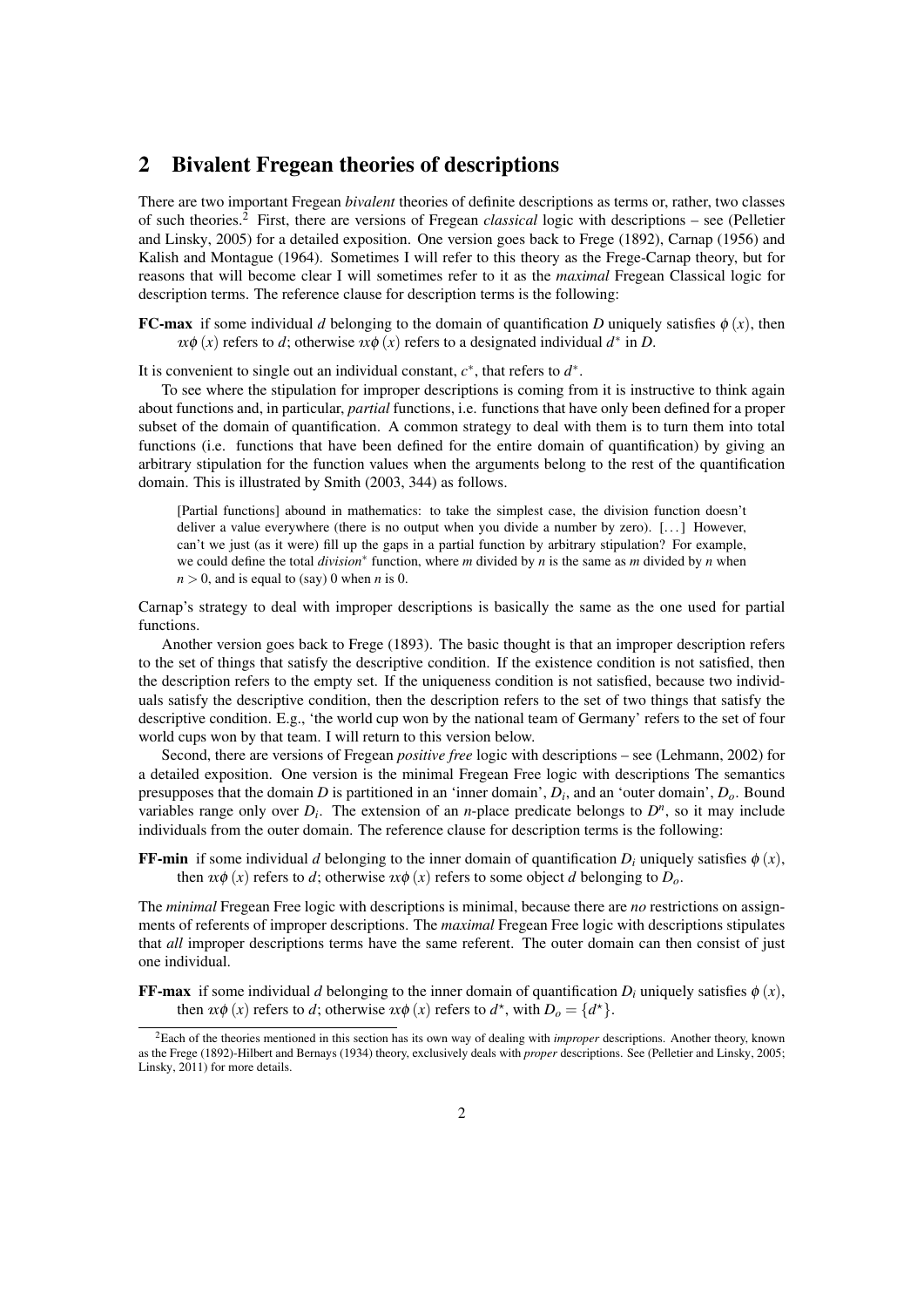In between the minimal and the maximal Fregean Free theories lie multiple theories that impose constraints on the assignment of referents to improper descriptions, e.g. the referent of 'the individual that is identical to *t*' has to be identical to the referent of *t*.

One may wonder whether there is also a *minimal* Fregean *classical* logic with descriptions, with the following reference clause:

**FC-min** if some individual *d* belonging to the domain of quantification *D* uniquely satisfies  $\phi(x)$ , then  $x\phi(x)$  refers to *d*; otherwise  $x\phi(x)$  refers to some object belonging to *D*.

As in Fregean Free logic with descriptions, there are *no* restrictions on the assignments of referents to improper descriptions. The Frege-Carnap theory encountered earlier is *maximal* in just the same way as the maximal Fregean free logic with descriptions is. To the best of my knowledge nobody proposed a theory as weak as minimal Fregean free logic with descriptions. However, it is easy to see that Frege (1893)'s proposal is intermediate in that it requires an infinite domain, which has to contain sets, and restrictions on assignments of referents to improper descriptions.<sup>3</sup>

By way of illustration, let me briefly explain how the mentioned theories solve Russell's puzzle about improper descriptions and bivalence. According to classical Fregean logics with descriptions, an improper description refers to the designated individual *d* <sup>∗</sup> or, more generally, some selected individual *d* in the domain. Either  $d^*(x)$  is in the extension of the predicate 'is bald' or it is not. So, the law of excluded middle does not fail. In fact, Kaplan (1972) notes that 'the king of France is bald' may well be true, e.g. when  $d^*$  is Yul Brynner. According to the Fregean free logics with descriptions, an improper description refers to some individual in the outer domain, say *d*. Either *d* is in the extension of the relevant predicate or it is not. Hence, the law of excluded middle is saved again.

In this section I have looked at *bivalent Fregean* theories of descriptions. Left out is a bivalent but *non-Fregean* theory of description terms, viz. *Russellian negative* free logic with descriptions. In this theory the reference clause for descriptions is the following:

RF if some individual *d* belonging to the domain of quantification *D* uniquely satisfies  $\phi(x)$ , then  $x\phi(x)$ refers to *d*; otherwise,  $x \phi(x)$  does not refer.<sup>4</sup>

Since the extension of  $n$ -place predicates belongs to  $D<sup>n</sup>$ , atomic sentences with improper descriptions are false – hence, *negative* free logic. See (Kalish et al., 1980) and (Lehmann, 2002) for details. Also left is *non-bivalent* logic with descriptions, e.g. the Frege (1892)-Strawson (1950) theory according to which subject-predicate sentences with improper description terms do not have a truth value. In this theory the reference clause for descriptions is the same as in the Russellian free logic with descriptions. The truth of atomic, subject-(simple) predicate sentences is given its classical definitional clause, but the falsity of the same kind of sentences is defined differently: an atomic sentence is false if and only if the referents of the terms in the sentence are defined but the tuple of referents of the terms in the sentence does not belong to the extension of the predicate. This leaves room for atomic sentences being neither true nor false, namely when at least one of the description terms in the atomic sentence is improper. There are various options for how to deal with complex sentences that contain improper description terms. One option is that all complex sentences with at least one improper description are neither true nor false.

In the next section I will introduce an important description principle and I will discuss how the various theories of descriptions deal with it.

<sup>&</sup>lt;sup>3</sup>Pelletier and Linsky (2005, 236) note that there is a set-theoretic problem with Frege (1893)'s proposal, which I will ignore here. The main point is that different improper descriptions can have different referents in the outer domain.

<sup>4</sup>A trick used in (Pelletier and Linsky, 2005, 228) is to let an improper description refer to the domain of quantification *D* itself. Since *D* is not an element of *D*, the referent of an improper description does then not belong to the extension of a primitive predicate.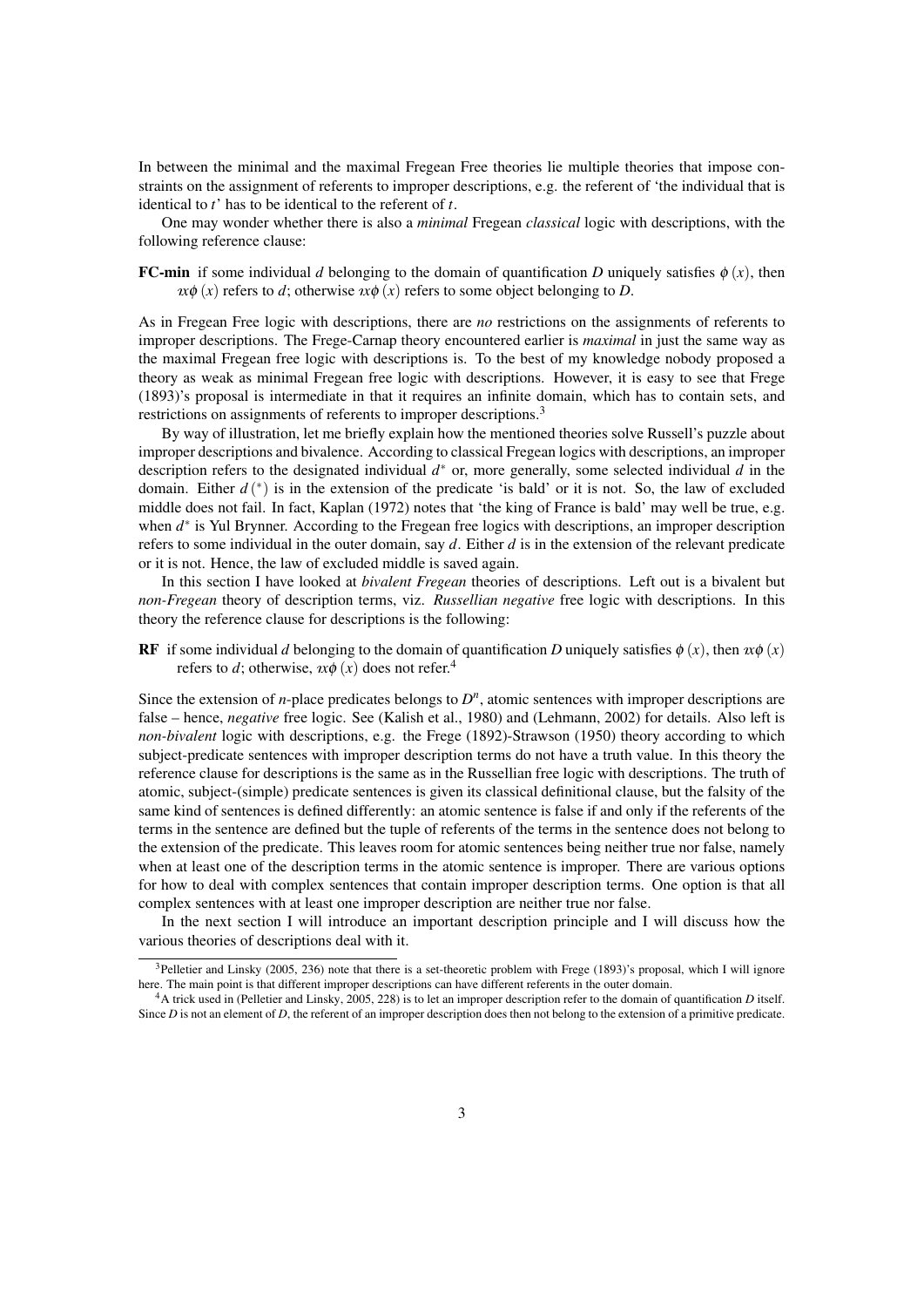#### 3 Descriptions and self-predication

A striking property of definite descriptions is that they contain information about their referents (if any). For instance, 'the teacher of Alexander the Great' contains information about its referent, viz. Aristotle. A natural idea is then to construct a logical theory for definite descriptions that contains the following principle (Linsky, 2011, p. 80):<sup>5</sup>

1.  $\phi$  (*x* $\phi$  (*x*)).

The above principle has been dubbed 'self-predication principle' by Heylen (2010a).<sup>6</sup> Examples of the above self-predication principles are the following:

- 2. The teacher of Alexander the Great is a teacher of Alexander the Great.
- 3. The pupil of Plato and teacher of Alexander the Great is a teacher of Alexander the Great.

The first example is a straightforward instantiation of (1), whereas the second example is a direct logical consequence of an instantiation of (1).

That self-predication is part of our natural logic of descriptions can be seen from the fact that it has been used by several philosophers throughout history. Anselm also seems to rely on it in his ontological argument: the combination of the description 'the thing that is conceivable and that is such that there is no thing that is both greater and conceivable' and the predicate 'is a thing that is conceivable and that is such that there is no thing that is both greater and conceivable' expresses a truth – see the reconstruction in (Oppenheimer and Zalta, 1991). Self-predication is also implicitly present in Frege's work:

In the case of genuinely proper names like 'Aristotle' opinions as regards their sense may diverge. As such may, e.g., be suggested: Plato's disciple and the teacher of Alexander the Great. Whoever accepts this sense will interpret the meaning of the statement 'Aristotle was born in Stagira' differently from one who interpreted the sense of 'Aristotle' as the Stagirite teacher of Alexander the Great. (Frege, 1949, 86)

In other words, there is an epistemological distinction between the following two sentences:

- 4. The Stagirite teacher of Alexander the Great was born in Stagira.
- 5. The disciple of Plato and the teacher of Alexander the Great was born in Stagira.

In epistemological terms, the first sentence is in a sense *a priori* knowable, whereas the second sentence is not. But there also seems to be a difference in logical status: the last sentence is logically contingent, whereas the first sentence is at first sight a logical truth.

The self-predication principle may be natural, but as Russell (1905, 483) showed, it is also naive. For instance, one can deduce the following instance of them:

6. The round square is both round and square.

Thus, principle (1) is inconsistent.

Nevertheless, even Russell acknowledges that self-predication is correct when the relevant descriptions are proper or, more formally, the following must be true:

7.  $\exists x! \phi(x) \rightarrow \phi(\alpha x \phi(x)),$ 

<sup>&</sup>lt;sup>5</sup>Here and throughout the text predicates are always assumed to express extensional properties. For more on what happens if one allows intensional predicates, see (Føllesdal, 2004; Martí, 1994; Kremer, 1997; Horsten, 2009; Heylen, 2010a,b).

 ${}^{6}$ In Plato's work one sees adherence to another kind of self-predication, viz. the Form of F is F, e.g. the Just is just – see (Pelletier and Zalta, 2000) for details.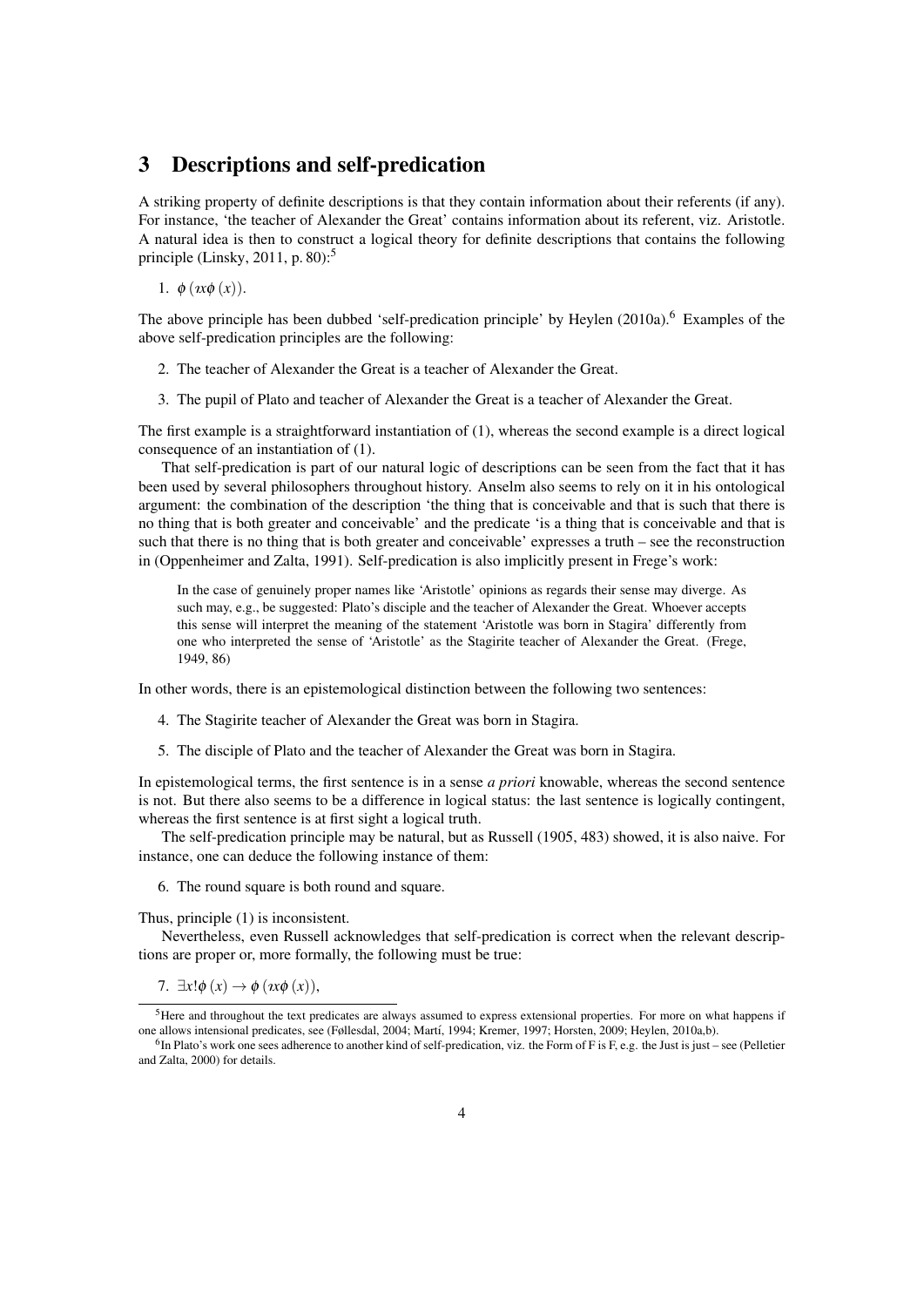with  $\psi(x)$  an abbreviation for  $\phi(x) \land \forall y (\phi(y) \to y = x)$ . Indeed, *if* there is a unique round square, then it is round and square. In the formulation of (7) I am careless about scope, since in extensional contexts scope differences are immaterial when the description is proper (Whitehead and Russell, 1962; Kripke, 2005; Grabmayer et al., 2011). With Russell's scope indicator notation (7) can be reformulated as:

8. 
$$
\exists x! \phi(x) \rightarrow [x \phi(x)] \phi(x \phi(x)),
$$

where  $[i\alpha\phi(x)]$  is the relevant scope indicator. Russell also endorsed the following self-predication principle in the case of improper descriptions:

$$
9. \quad \neg \exists x! \phi(x) \rightarrow \neg [x\phi(x)] \phi(x\phi(x)).
$$

On Russell's view, if there is not a round square, it is not the case that the round square is square. Note that here scope does matter. Russell accepts (9), where the negation operator has wide scope, but not

10. 
$$
\neg \exists x! \phi(x) \rightarrow [x \phi(x)] \neg \phi(x \phi(x)),
$$

where the negation operator has narrow scope. Indeed, in Russell's theory the consequent of (10) is contradictory.

The bivalent Fregean theories of descriptions all agree on (7), in which the description term is proper. If one wants to use a device indicating the scope of the term-forming operator  $i$ , then a natural choice is the lambda operator  $\lambda$ , which is a complex predicate-forming operator. For individual constants  $c$ , one lays down the following conversion rule:  $\lambda x \phi(x)(c)$  if and only if  $\phi(c/x)$  (Carnap, 1956, p. 3). With the help of the lambda operator one can formulate the self-predication principle as follows:

11. 
$$
\lambda x \phi(x) (x \phi(x))
$$
.

If  $x\phi(x)$  is a proper description term, then (11) is sound according to every one of the theories presented in Section 2. The picture changes when  $x\phi(x)$  is an improper description term. On the Frege-Strawson theory all instances of (11) with improper descriptions are without truth-value. On the Russellian negative free logic of descriptions all instances of (11) with improper descriptions are false. Both theories give a uniform treatment of instances of (11) with improper description terms. This is not the case for the bivalent Fregean theories of descriptions. As Kaplan (1972) observed about the Frege-Carnap theory, 'the bald king of France is bald' may be true, if Yul Brynner is the chosen referent for improper descriptions. But it is equally the case that 'the bald king of France is bald' may be false, if Charlton Heston is the chosen referent. As Russell's argument shows, not all instances of (11) can be true on the pain of inconsistency, and the bivalent Fregean theories of descriptions are consistent. Additionally, not all instances of (11) can be false according to those theories. Indeed, the following instance has to be true on any of the bivalent Fregean theories:

12. The thing that is self-identical is identical to itself.

On the assumption that there are at least two things in the domain of quantification, 'the thing that is self-identical' is an improper description. Still, (12) is true, because whatever referent that is assigned to the description term will be identical to itself.

What to do with self-predication in the case of improper descriptions is going to play an important role in the next section.

 $<sup>7</sup>$ Not all of the theories make use of a scope indicating device. Sometimes preference is given to a scope convention, in partic-</sup> ular the convention that states that description terms should always be assigned the smallest possible scope – see (Carnap, 1956; Føllesdal, 2004; Martí, 1994; Kremer, 1997; Heylen, 2010a) for discussion of that scope convention for Carnap's theory.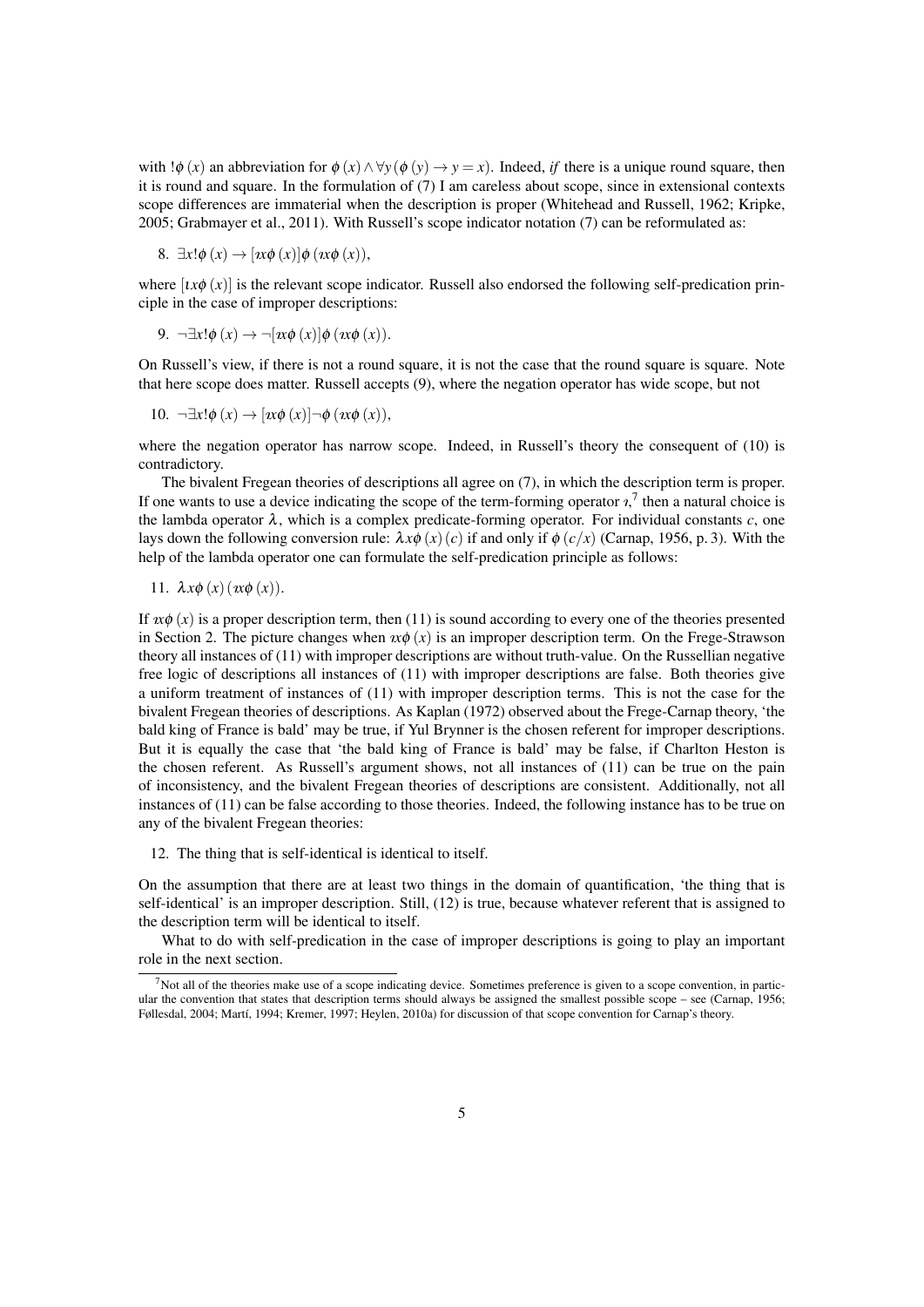#### 4 Self-predication and maximal Fregean theories

Let us have a look at three problems with maximal Fregean theories that have been noted in the literature. I will argue that self-predication plays an implicit role in two of these problems. The first problem is a counterexample to the Frege-Carnap theory and it is due to Lehmann (2002, 240):

13. Zero is the non-self-identical number.

The above is true if the chosen referent is zero, a choice recommended by Carnap (1956, 36). The above is only problematic, because we tacitly assume the following instance of self-predication:

14. The non-self-identical number is not-self-identical.

Since zero is like all numbers a self-identical number, (13) and (14) clash with the substitutivity scheme. The second problem is a counterexample to the maximal Fregean Free logic and it is due to Nolt (2014, Subsection 5.1):

15. The golden mountain is a possible object

16. The set of all non-self-membered sets is a possible object.

Indeed, according to the theory under consideration the golden mountain and the set of all non-selfmembered sets are the same thing. According to the substitutivity scheme, (16) follows then from (15). Yet, it is tacitly assumed that the following instances of self-predication are correct:

17. The golden mountain is a golden mountain.

18. The set of all non-self-membered sets is a non-self-membered set.

It is a set-theoretical-*cum*-metaphysical consequence of (18) that the set of all non-self-membered sets is an impossible object, whereas it is a metaphysical consequence of (15) that the golden mountain is a possible object. Contradiction.

In this article I want to focus on extensional predicates, so the predicate expressing the property of being a possible object falls outside the scope of this article. Still, the line of criticism found in (Lehmann, 2002) and (Nolt, 2014) does not hinge on non-extensional predicates. However, the counterarguments do depend on the truth of certain instances of self-predication. As claimed at the end of Section 3, according to the Frege-Carnap theory 'the bald king of France is bald' is false if Charlton Heston is the chosen referent of improper description terms. Something similar can be said about the maximal Fregean Free logic of descriptions. Hence, the defenders of maximal Fregean theories of descriptions have the option of denying the instances of self-predication on which the counterarguments depend. In fact, they have to deny (14) and (16) on logical and set-theoretical grounds.

A second problem with the Frege-Carnap theory goes back to Neale (1995, p. 798-802). He starts from an intuitive inference rule, a so-called 'conversion rule', which he takes from Gödel (1944). Let  $c$ be an individual constant and let *P* be a monadic predicate. Then the rule is the following:

19. *Pc* if and only if  $c = \alpha(x) = c \wedge Px$ .

Now suppose that *c* is co-extensional with  $c^*$ , i.e. it refers to  $d^*$ . Then the right-to-left direction is not valid. For in the case that *Pc* is false,  $x(x = c \land Px)$  is an improper description and it has to refer to  $d^*$ and, therefore, be co-extensional with *c*. Neale (1995, p. 798) concludes that 'I [Neale] am inclined to think that this finished off the treatment once and for all'. Note that the right-hand side of the conversion rule is an instance of self-predication, i.e. 'the individual that is *c* . . . is *c*'. Furthermore, it is clear that the problem extends to maximal Fregean Free Logic as well. It is an interesting argument and I will come back to it.

A third problem with the Frege-Carnap theory was noted by Heylen (2010a, 365-366). The following are facts: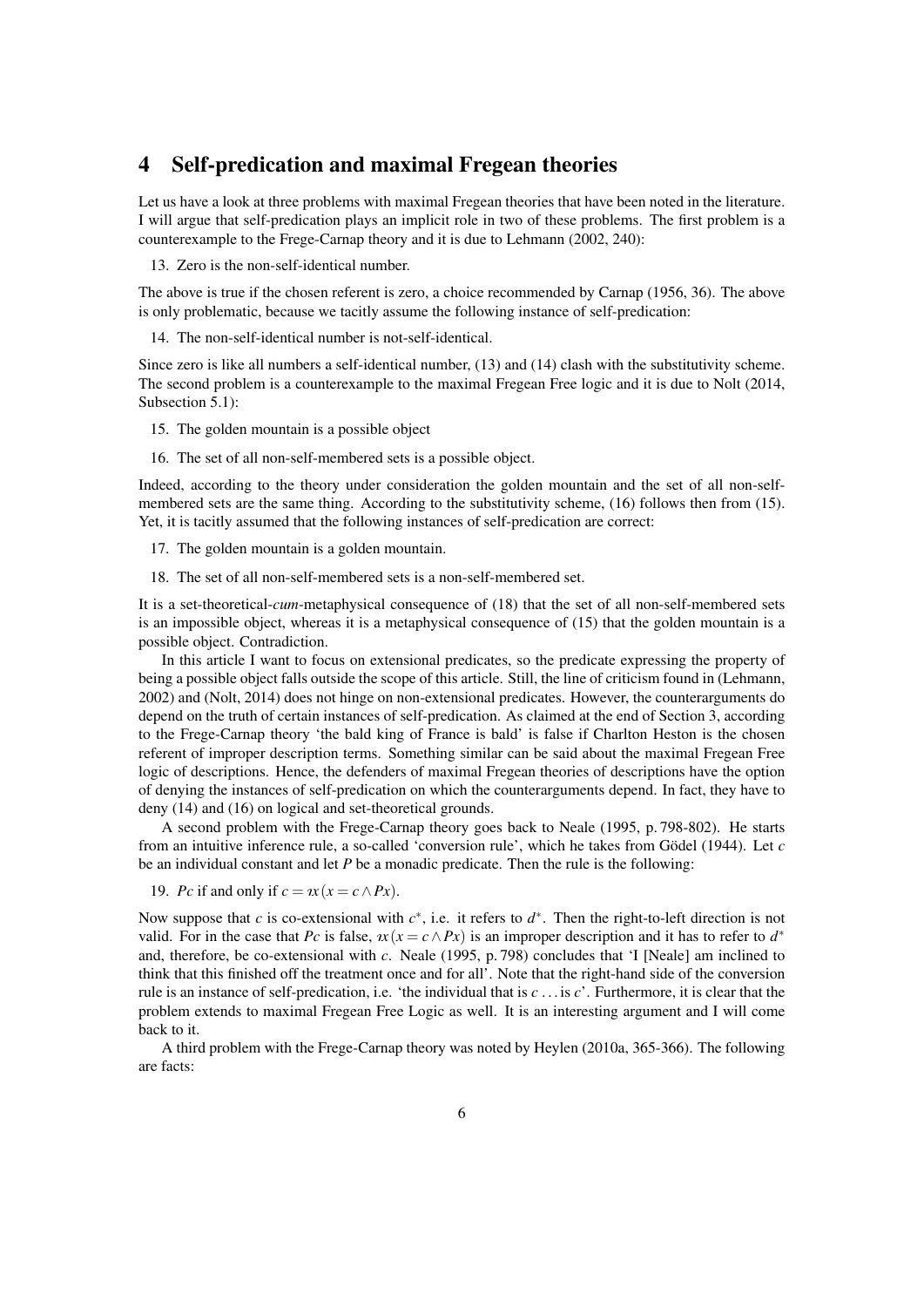- 20. There is no king of France.
- 21. There is no president of England.
- 22. Everything is either just or unjust, but not both.

Perhaps one has doubts about (22), but here 'unjust' is assumed to mean 'not just', with 'not' meaning classical negation.<sup>8</sup> Importantly, negation has small scope here. Consider the following two sentences:

- 23. The just king of France is just.
- 24. The unjust president of England is unjust.

Both (23) and (24) are instances of the self-predication scheme (11). Given the fact that (23) and (24) are both instantiations of self-predication scheme, an attractive principle is the following:

25. It ought to be the case that  $(23)$  and  $(24)$  have the same truth-value.<sup>9</sup>

The implicit idea is that self-predication with descriptions is part of our natural, naive logic of descriptions and instances of it should be treated as uniformly as possible. Theories that satisfy this prescription have an important theoretical virtue. Recall that it was explained in Section 3 that Russell's theory of descriptions, the Russellian, positive free logic of descriptions and the Frege-Strawson theory do just that. According to the first two, (23)-(24) are false, whereas they are without truth-value according to the last theory.

The Frege-Carnap theory represents a different view. Since (20) and (21) are true, 'the just king of France' and 'the unjust president of England' refer to *d* ∗ , the object chosen as referent for improper descriptions. Moreover, since (22) is true,  $d^*$  is either just or unjust, but not both. If  $d^*$  is just, then (23) is true and (24) is false. If *d* ∗ is unjust, then (23) is false and (24) is true. Not only is it *permissible* on the Frege-Carnap theory to assign different truth-values to (23) and (24), it is even *obligatory* to assign different truth-values to  $(23)$  and  $(24)$ . That is, the Frege-Carnap theory satisfies the contrary of  $(25)$ :

26. It ought to be the case that (23) and (24) have different truth-values.

So, not only does the Frege-Carnap theory allow to treat instances of scheme (11) differently, it even makes it mandatory to do so. Clearly, the above is also a problem for the *maximal* Fregean Free logic with descriptions. If there is only one individual in the outer domain of quantification, then either (23) is true and (24) is false, or the other way around.

To get a better appreciation of the principles involved, consider the following two sentences:

- 27. The thing that is self-identical is identical to itself.
- 28. The thing that is distinct from itself is distinct from itself.

Both (27) and (28) are instantiations of scheme (11), so it seems again eminently reasonable to accept the following analogue of (25):

29. One ought to assign the same truth-value to (27) and (28).

 ${}^{8}$ In (Heylen, 2010a, 365) the predicates 'bald' and 'hairy' are used. They are supposed to be mutually exclusive and jointly exhaustive. I have opted for 'just' and 'unjust' to make the opposition more explicit. Alternatively, one could work with a restricted domain of quantification, i.e. the set of natural numbers, and use predicates that are mutually exclusive and jointly exhaustive for the restricted domain, i.e. 'odd' and 'even'.

 $9$ In (Heylen, 2010a, 365) the prescription is formulated in terms of accepting both sentences or rejecting both sentences the sentences rather than assigning them the same truth values. This kind of talk is a bit misleading if one can only accept or reject something on the basis of evidence.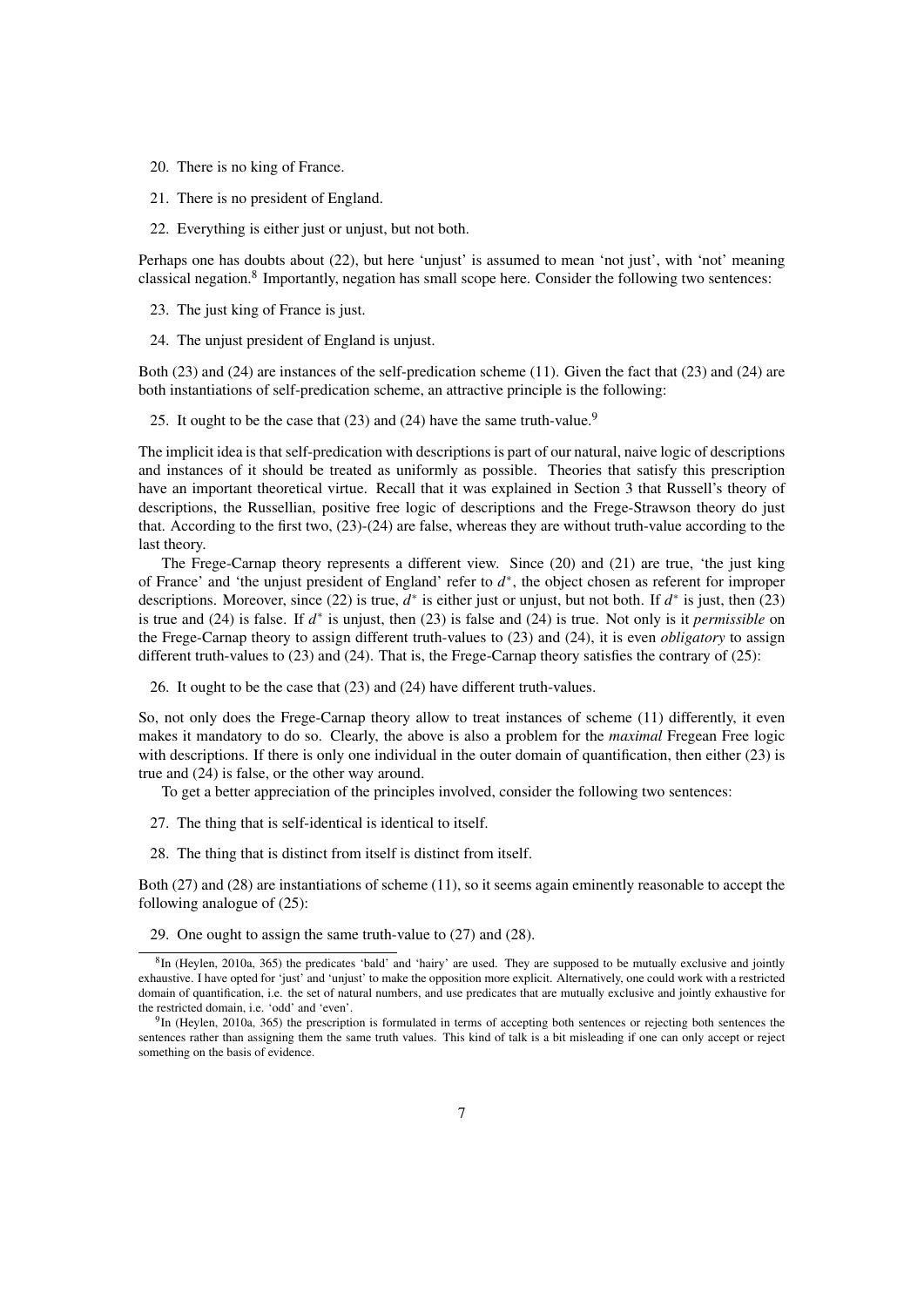Both descriptions are improper. The uniqueness condition for the first description is not satisfied, assuming that there are at least two things. The existence condition for the second description is not satisfied. According to the Frege-Carnap theory, (27) is true and (28) is false. However, (29) is less plausible than (25). After all, on the Frege-Carnap theory there *is* a good reason to countenance (27) true and (28) false, whereas there is no such reason in the case of (23) and (24). Indeed, on the Frege-Carnap theory *all* statements of the form  $t = t$  and, in particular  $c^* = c^*$ , are logically true and all statements of the form  $t \neq t$  and, in particular  $c^* \neq c^*$ , are logically false, so here there is a *systematic* differential approach to self-predication. It is not unreasonable to grant the contrary of (29) to the Frege-Carnap theory:

30. One ought to assign different truth-values to (27) and (28).

In contrast, there is no systematicity lurking beneath the differential treatment of (23) and (24). In fact, one is forced to make distinctions where one can make only arbitrary distinctions, despite the fact that it involves instances of a natural logical scheme. In what follows it would be better to make exclusive use of logically contingent properties in order to be forthcoming to Fregeans.

Unlike the arguments by Lehmann (2002) and Nolt (2014) the argument by Heylen (2010a) cannot be undermined by denying the truth of particular instances of self-predication. Moreover and again in contradistinction with Lehmann (2002) and Nolt (2014), the argument does not involve logically or mathematically necessary or impossible predicates, such as 'is self-identical', 'is round and square', 'is not-self-identical', 'is a non-self-membered set' – see (6), (12), (14) and (18). What remains to be done is to see whether the problem extends to minimal Fregean theories as well. The same has to be done for the problem noted by Neale (1995).

#### 5 Self-predication and minimal Fregean theories

Neither the argument given in (Neale, 1995) nor the argument developed in (Heylen, 2010a) is a problem for the *minimal* Fregean Free logic with descriptions. Let us consider these in turn.

There many things between heaven and earth and, likewise, there are many theories in between the maximal Fregean logic and the minimal Fregean logic. One such theory is the one that makes  $c =$  $x(x = c)$  a logical truth (Lehmann, 2002, 243). Similarly, one could lay down the following stipulation: if *c* refers to some object *d* belonging to the outer domain  $D<sub>o</sub>$ , then *d* belongs to the extension of *P* if and only if  $x(x = c \land Px)$  refers to *d*. If the outer domain contains at least two elements, then it is easy to satisfy the stipulation. In case the referent of *c* does not belong to the extension of *P*, let the description  $x(x = c \land Px)$  refer to the other element. Going from simple subject-predicate sentences, viz. *Pc*, to more complex sentences (without description operators)  $\phi(c)$  is not going to help much. In case  $\phi(c)$  is false, let the description  $x(x = c \land \phi(x))$  refer to the other element. It looks like the problem noted by Neale (1995) has no potential for undermining less-than-maximal Fregean theories of descriptions.

Let us return now to the third problem discussed in Section 4. All one has to do avoid violating (25) is to assign to 'the unjust president of England' an element from the outer domain that is *different* from the one assigned to 'the just king of France'. Of course, an outer domain with just two elements will not do either. Consider the following definite descriptions:

- *t*1: The just, wise king of France
- *t*2: The just, unwise king of France
- *t*3: The unjust, wise president of England
- *t*4: The unjust, unwise president of England

Here 'unwise' is assumed to mean 'not wise', with 'not' meaning classical negation. With this meaning fixed it follows that: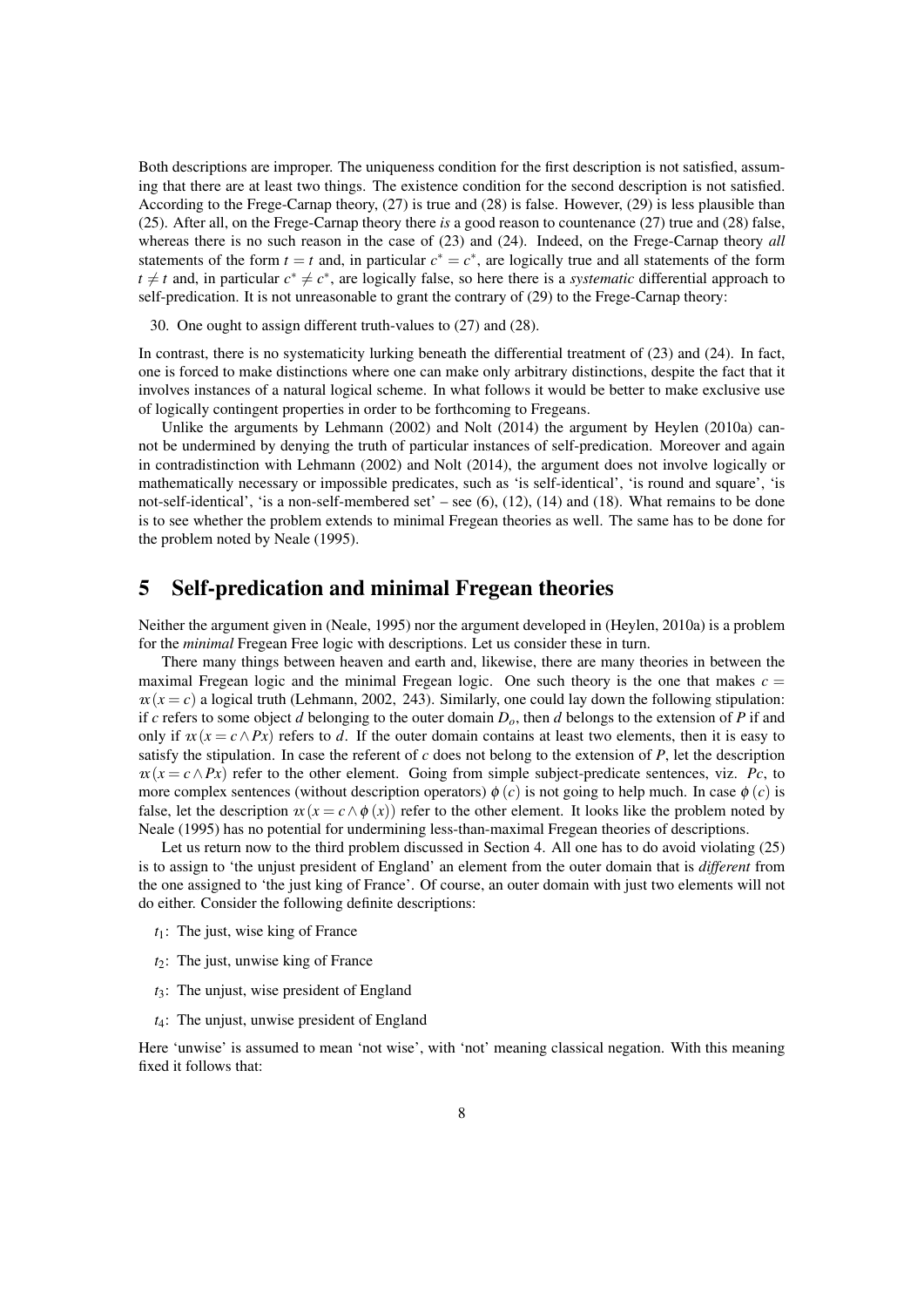31. Everything is either wise or unwise, but not both.

Unless  $t_1$  and  $t_2$  refer to different individuals, either ' $t_1$  is wise' is true and ' $t_2$  is unwise' is false, or ' $t_1$ is wise' is false and '*t*<sub>2</sub> is unwise' is true. Unless  $t_1$  and  $t_3$  refer to different individuals, either ' $t_1$  is just' is true and ' $t_3$  is unjust' is false, or ' $t_1$  is just' is false and ' $t_3$  is unjust' is true. Unless  $t_1$  and  $t_4$  refer to different individuals, either '*t*<sub>1</sub> is just' is true and '*t*<sub>4</sub> is unjust' is false, or '*t*<sub>1</sub> is just' is false and '*t*<sub>4</sub> is unjust' is true. I leave the rest of the argument as an exercise for the reader. The upshot of the argument is that one needs at least four individuals in the outer domain, provided one wants to treat the relevant instances of (11) equivalently. This argument can be generalised to finite outer domains, but it is not effective if the outer domain is infinite. Yet there is still a version of the problem that works against the minimal Fregean Free logic with descriptions, even if one allows only infinite outer domains.

Previously I made use of monadic predicates, now I will make use of a dyadic predicate. Moreover, up until now I have made use of predicates with no description terms as arguments. Consider 'the legitimate son of the emperor of Germany'. There is none. Next, consider the following four description terms:

- *t*5: The just king of France who is the legitimate son of the emperor of Germany
- *t*6: The unjust king of France who is the legitimate son of the emperor of Germany
- *t*7: The just president of England who is not the legitimate son of the emperor of Germany
- *t*8: The unjust president of England who is not the legitimate son of the emperor of Germany

Now consider the following four sentences:

- 32. The just king of France who is the legitimate son of the emperor of Germany is the legitimate son of the emperor of Germany.
- 33. The unjust king of France who is the legitimate son of the emperor of Germany is the legitimate son of the emperor of Germany.
- 34. The just president of England who is not the legitimate son of the emperor of Germany is not the legitimate son of the emperor of Germany.
- 35. The unjust president of England who is not the legitimate son of the emperor of Germany is not the legitimate son of the emperor of Germany.

Suppose that they all have the same truth value. For instance, (32)-(35) are all true. Then the following two sentences have different truth values:

- 36. The just king of France who is the legitimate son of the emperor of Germany is just.
- 37. The unjust king of France who is the legitimate son of the emperor of Germany is unjust.

If (32) and (33) are both true, then  $t_5 = t_6$  and identicals are substitutable, so (36) and (37) cannot be equivalent. If (32)-(35) are all false, then the following two sentences have different truth values:

- 38. The just president of England who is not the legitimate son of the emperor of Germany is just.
- 39. The unjust president of England who is not the legitimate son of the emperor of Germany is unjust.

If (34) and (35) are both false, then  $t_7 = t_8$  and identicals are substitutable, so (38) and (39) cannot be equivalent. The only other option is that not all of (32)-(39) have the same truth value. Either way, some instances of (11) are forced to have different truth values. Each of (32)-(39) is an instantiation of the general scheme (11). So, it would seem reasonable to impose that: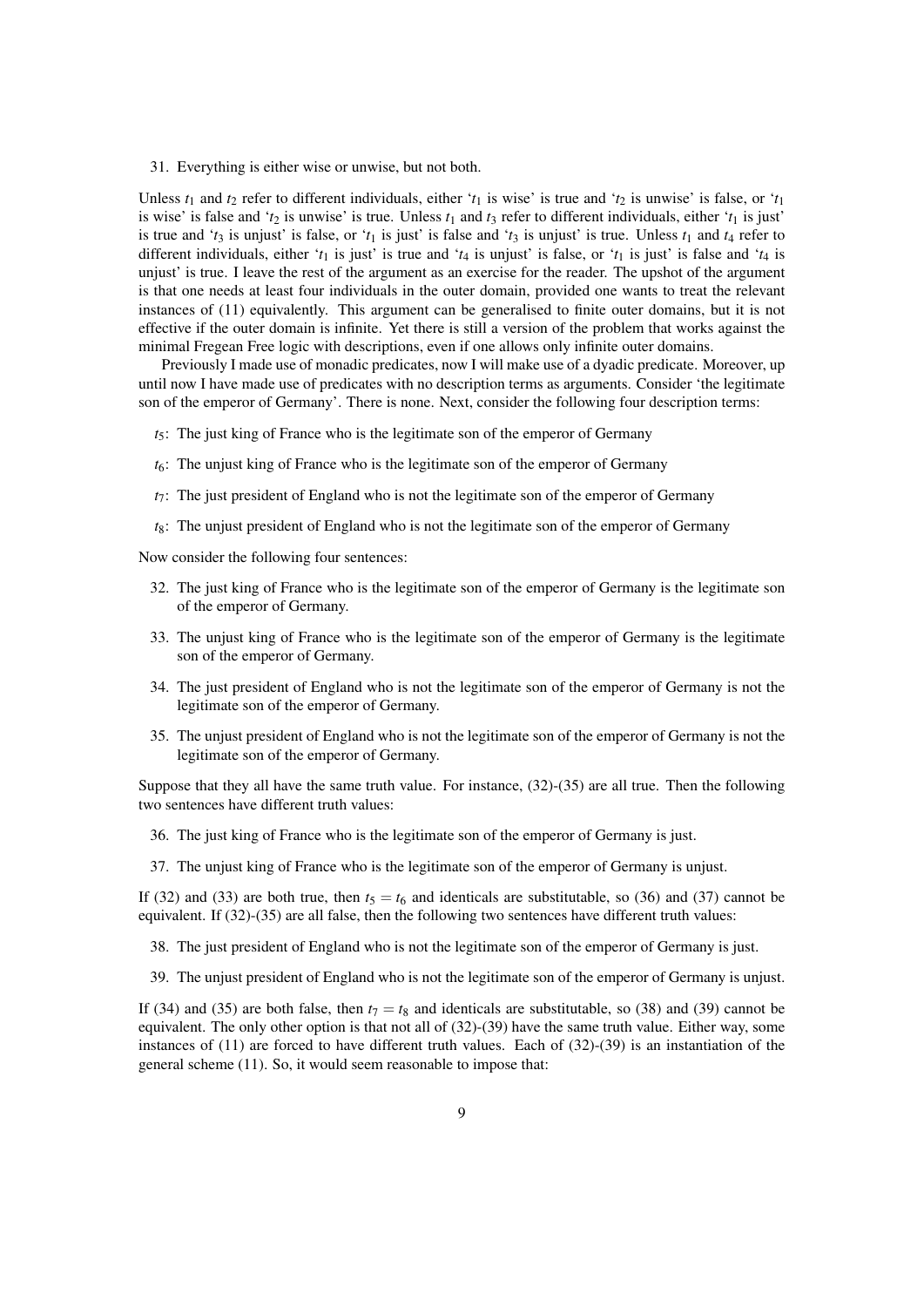40. One ought to assign the same truth values to (32)-(39).

Yet, both minimal Fregean free logic with descriptions and minimal Fregean classical logic with descriptions demand that some of (32)-(39) need to have different truth values. The predicates involved are logically contingent.

One part of the above argument can be seen as an extension of Lehmann (2002)'s argument. In the case of maximal Fregean theories, the identity between  $t<sub>5</sub>$  and  $t<sub>6</sub>$  is given, whereas in the case of minimal Fregean theories it is not. However, one can obtain that identity if one assumes the truth (32) and (33). The substitutivity scheme and the instances of self-predication (32)-(33), (36)-(37) together entail a contradiction.

The conclusion is that Fregean theories of descriptions, maximal and minimal, free and classical alike, do not allow to give the same truth-value to all instances of self-predication with improper descriptions and predicates expressing logically contingent properties. In Section 4 three problems with maximal Fregean theories of descriptions were discussed. All of these problems involve self-predication. It was remarked that the first problem, which was seen by Lehmann (2002) and Nolt (2014), left some room for manoeuvring by the Fregeans. In this section it was argued that the second problem, which was seen by Neale (1995), does not seem to have the potential to become a problem for the minimal Fregean theories as well. In contrast, the third problem, which was seen by Heylen (2010a), does have the potential to undermine the minimal Fregean theories.

## 6 Conclusion

Kuhn (1977) rightly remarked that there are multiple criteria for theory choice. The same applies to choice between theories of definite descriptions:

Theories of descriptions can therefore be seen as trying to account for our ordinary usage and for the usage in semi-formalized situations. In giving such a theory, one will feel tugs from different directions: on one side is the grammatical tug, which encourages the theoretician to mirror the syntactic features of these natural sentences when giving a theoretical account of descriptions. Another side tugs from "rationality'", which would have the theoretician give a formal account that matches the intuitive judgments about validity of natural sentences when used in reasoning. And yet a third side tugs from considerations of scientific simplicity, according to which the resulting theoretical account should be complete in its coverage of all the cases but yet not postulate a plethora of disjointed subtheories. It should instead favor one overarching type of theoretical analysis that encompasses all natural occurrences with one sort of entity whenever possible so that the resulting system exhibits some favored sort of simplicity. (Pelletier and Linsky, 2005, 298)

Just as, say, matching intuitive judgements about the validity of arguments and simplicity are theoretical virtues of theories about definite descriptions, so is treating instances of self-predication schemes as uniformly as possible. After all, self-predication belongs to our natural logic of descriptions. Russell insightfully claimed that not all instances of self-predication can be true: self-predication with certain improper descriptions leads to inconsistency. His own theory of descriptions and the Russellian, negative free logic of descriptions impose falsehood on all instances of self-predication with improper descriptions. Likewise, non-bivalent Fregean free logic with descriptions, e.g. the Frege-Strawson theory, treats all simple instances of self-predication the same, viz. they are neither true nor false. (The various options for complex formulas make it difficult to give a general answer.)

The bivalent Fregean theories of descriptions have to countenance some instances of self-predication as true and some instances as false. These instances involve logically necessary or impossible predicates such as 'is self-identical' or 'is not-self-identical'. The bivalent Fregean theories *allow* one to assign different truth-values to instances of self-predication with logically contingent predicates, e.g. by assigning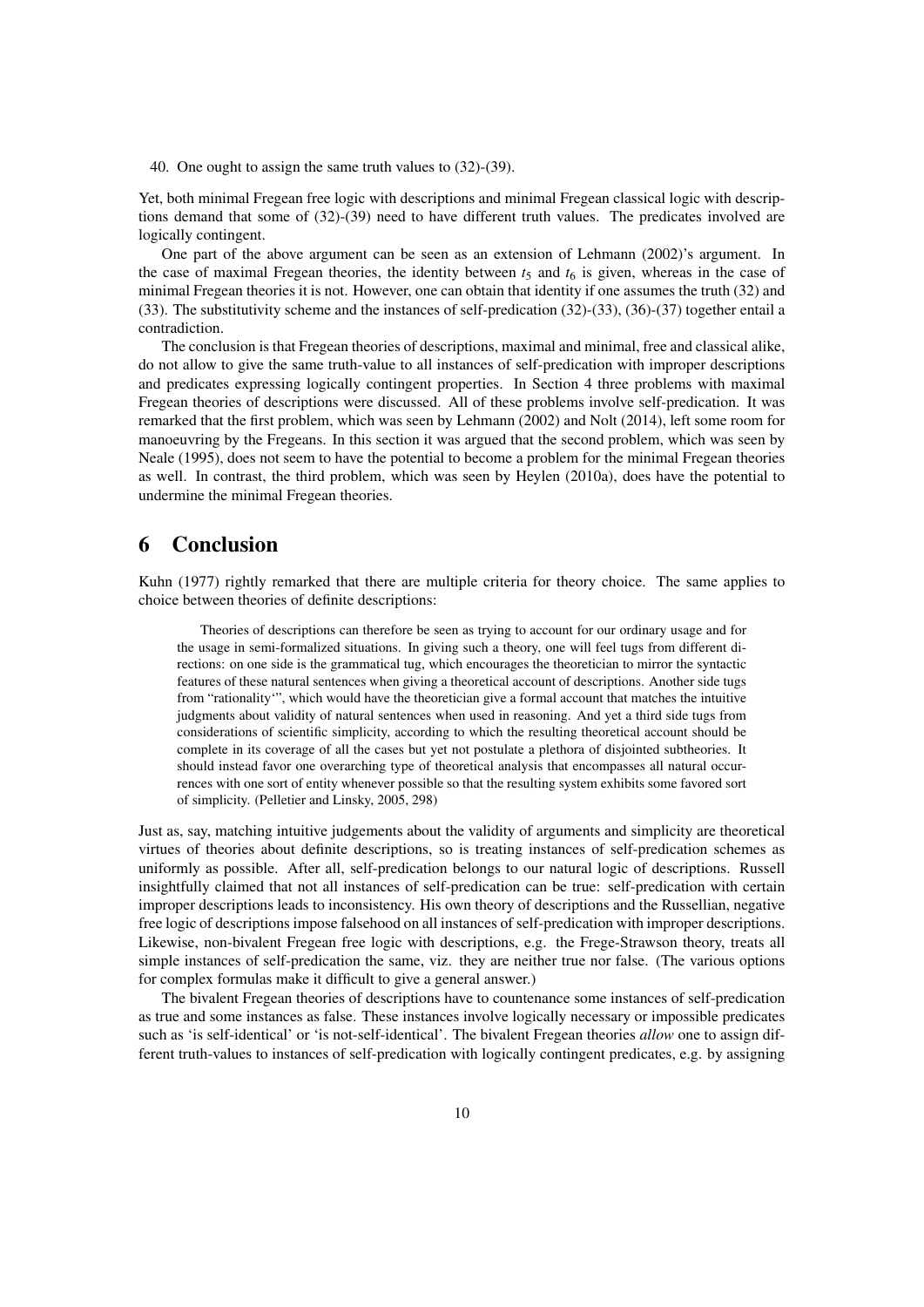Yul Brynner to 'the bald king of France' and 'the hairy president of England'. This means that those theories lack the theoretical virtue shared by the other theories. But there is more to it: it is not only the case that those theories allow one to treat instances of self-predication with logically contingent predicates differently, they even impose it. This is a theoretical vice. It is shared by all bivalent Fregean theories, be they maximal or minimal, classical or free. To become virtuous again, it seems that Fregeans have to drop bivalence or adopt a more Russellian approach. Improper descriptions still pose a challenge for bivalent Fregean theories of description terms, notwithstanding the initial success in dealing with Russell's criticism.<sup>10</sup>

Jan Heylen Centre for Logic and Analytic Philosophy Institute of Philosophy KU Leuven

#### **References**

Barwise, J. and R. Cooper (1981). Generalized quantifiers and natural language.

Carnap, R. (1956). *Meaning and Necessity* (second ed.). Chicago: The University of Chicago Press.

- Fara, D. G. (2001). Descriptions as predicates. *Philosophical Studies 102*, 1–42.
- Føllesdal, D. (2004). *Referential Opacity and Modal Logic*. Routledge. Originally published as: Referential Opacity and Modal logic. Oslo: Universitetsforlaget, 1966.
- Frege, G. (1892). Über Sinn und Bedeutung. Zeitschrift für Philosophie und Philosophische Kritik 100(1).  $25 - 50.$

Frege, G. (1893). *Grundgesetze der Arithmetik, begriffsschriftlich abgeleitet*, Volume 1. Jena: Verlag Hermann Pohle.

- Frege, G. (1949). On sense and nominatum. In H. Fiegl and W. Sellars (Eds.), *Readings in Philosophical Analysis*, pp. 85–102. Appleton-Century-Crofts.
- Garson, J. W. (2006). *Modal Logic for Philosophers*. Cambridge University Press.
- Gödel, K. (1944). Russell's mathematical logic. In S. Feferman, J. Dawson, and S. Kleene (Eds.), *The Philosophy of Bertrand Russell*, pp. 119–141. Northwestern University Press.
- Grabmayer, C., J. Leo, V. van Oostrom, and A. Visser (2011). On the termination of russell's description elimination algorithm. *Review of Symbolic Logic 4*(3), 367–393.

Heim, I. (1982). *The Semantics of Definite and Indefinite Noun Phrases*. Ph. D. thesis, UMass Amherst.

Heylen, J. (2010a). Carnap's theory of descriptions and its problems. *Studia Logica 94*(3), 355–380.

Heylen, J. (2010b). Descriptions and unknowability. *Analysis 70*(10), 50–52.

Hilbert, D. and P. Bernays (1934). *Grundlagen der Mathematik*, Volume I. Springer-Verlag.

<sup>&</sup>lt;sup>10</sup>Earlier versions of this paper have been presented at Free University Brussels (Mini-Workshop on Modal Logic, May 12, 2012), KU Leuven (CLAW Seminar, October 12, 2012), Bristol University (Logic PhD Seminar, Department of Philosophy, 17 June 2014). I would like to thank the participants for their feedback. I would also like to thank my colleagues Lorenz Demey and Harmen Ghijsen for their comments.